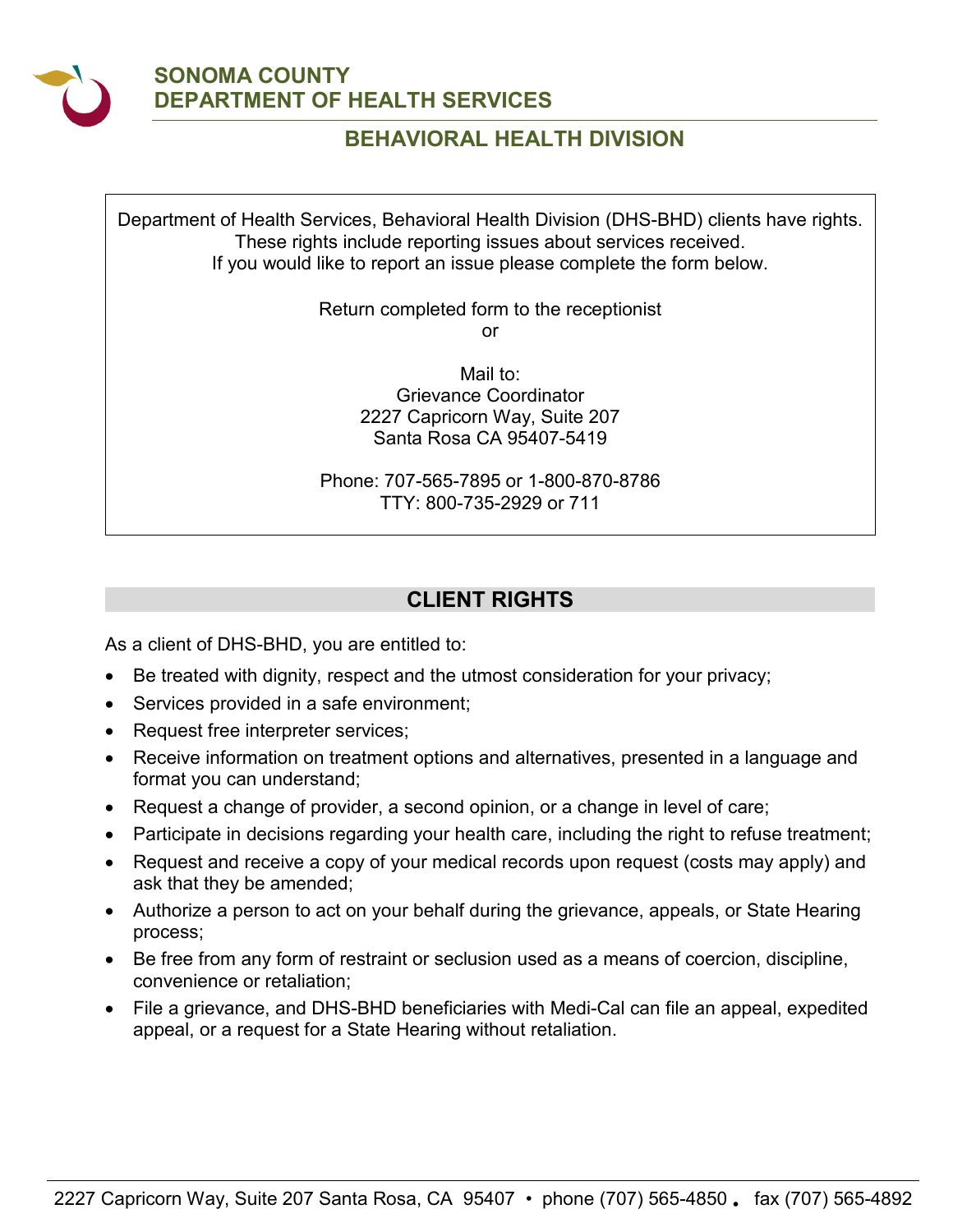# **SONOMA COUNTY BEHAVIORAL HEALTH DIVISION GRIEVANCE**

## **APPEALING A NOTICE OF ADVERSE BENEFIT DETERMINATION**

 DHS-BHD is committed to finding solutions to the issues you may encounter when receiving behavioral health services. DHS-BHD will not discriminate against, or treat unfairly any person who files a grievance, appeal, or expedited appeal.

 Grievances and appeals can be filed verbally, or in writing to the Grievance Coordinator. Individuals who choose to file a grievance will have the opportunity to present information at any time during the resolution process. Anyone can file a grievance, but appeals and expedited appeals are only available to DHS-BHD Medi-Cal beneficiaries. For questions or assistance with filing a grievance, or an appeal, please call:

 TTY: 1-800-735-2929 or 711 Grievance Coordinator Phone: 707-565-7895 or 1-800-870-8786

**Information and form are located at: [http://sonomacounty.ca.gov/Health/Behavi](http://sonomacounty.ca.gov/Health/Behavioral-Health/Medi-Cal-Informing-Materials/) [oral-Health/Medi-Cal-Informing-Materials/](http://sonomacounty.ca.gov/Health/Behavioral-Health/Medi-Cal-Informing-Materials/)** 

# **FILING A GRIEVANCE**

Grievance filers are encouraged (but not required) to discuss their grievance with DHS-BHD staff or an agency representative. If after speaking with staff the grievance filer remains unsatisfied with the provided resolution, they have the right to pursue the unresolved grievance with the DHS-BHD Grievance Coordinator.

If the grievance remains unresolved by the end of the following business day, the Grievance Coordinator will send an acknowledgement letter to the grievance filer within **5 calendar** days from the date of the grievance initiation.

Within **90 calendar days**, DHS-BHD will review and investigate the grievance, and a written Notice of Grievance Resolution (NGR) will be provided to the grievance filer, or their authorized representative.

 DHS-BHD Medi-Cal beneficiaries have the right to file an appeal within **60 calendar days** of the Notice of Adverse Benefit Determination (NOABD) issuance.

 grievances/appeals in a timely manner; or NOABDs are issued when DHS-BHD does any of the following: denies, reduces, suspends or terminates services; denies payments for services; fails to provide services in a timely manner; fails to resolve denies a beneficiary's request to dispute financial liability.

Appeals can be filed verbally or in writing. However, after making a verbal appeal, a written appeal must be submitted to DHS-BHD by the beneficiary, or their authorized representative.

A written acknowledgement of the appeal will be sent to the beneficiary within **5 calendar** days of receipt.

The appeal will be reviewed and a written Notice of Appeal Resolution (NAR) will be provided to the beneficiary within **30 calendar** days of the appeal receipt.

 timeframes for appeals by up to **14**  there is a need for additional information DHS-BHD may extend the resolution **calendar** days, if either of the following conditions apply: the beneficiary requests the extension; or DHS-BHD determines and explains how the delay is in the beneficiary's best interest.

Notice of extensions will be provided to the beneficiary within **2 calendar** days of the decision to extend the timeframe, under certain circumstances. For any extensions that were not requested by the beneficiary, DHS-BHD will provide the beneficiary with a written reason for delay.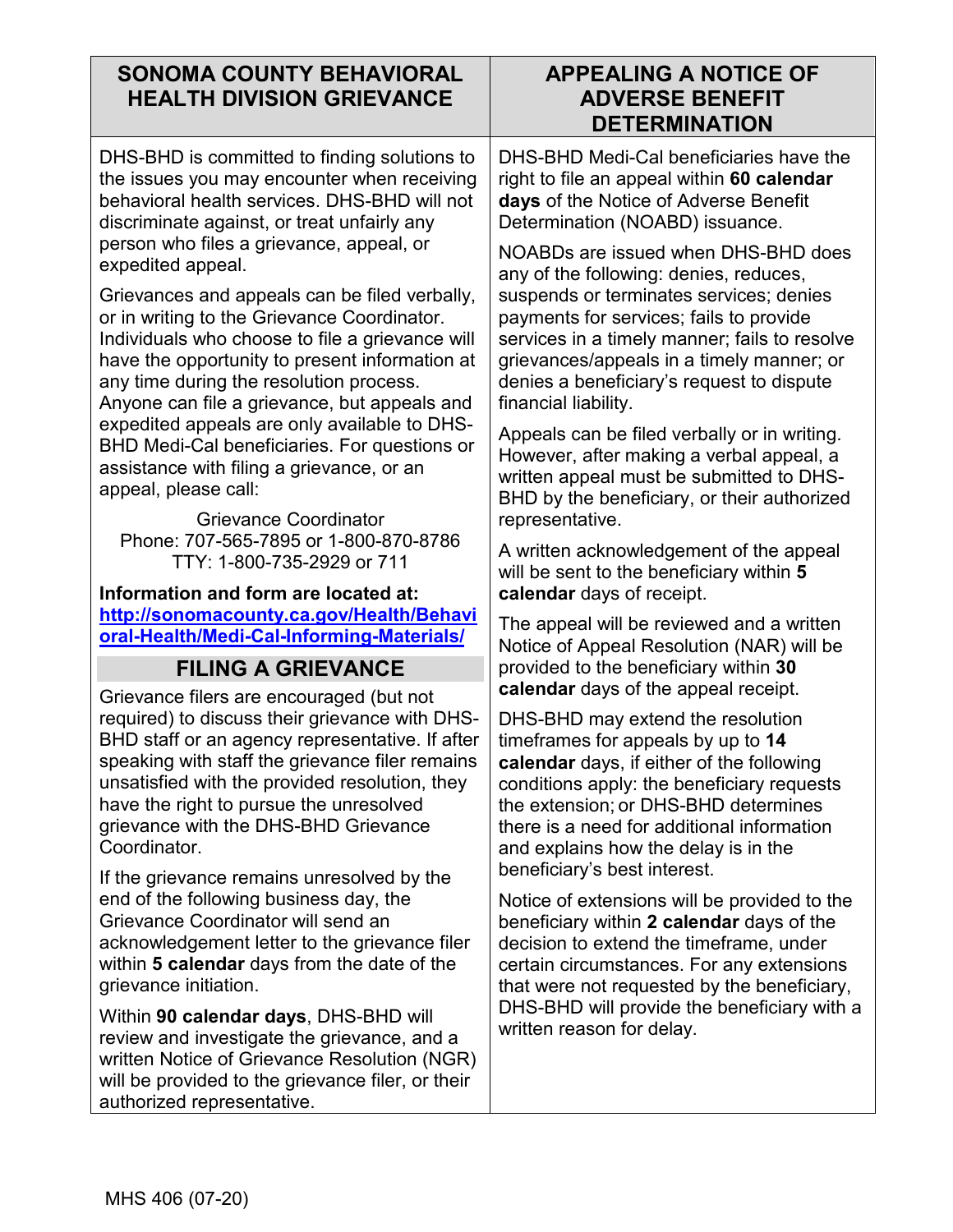| <b>APPEALING A NOTICE OF</b><br><b>ADVERSE BENEFIT</b><br><b>DETERMINATION</b><br>(continued)                                                                                                                                                                                                                           | When performing Standard Hearings, the<br>State must reach its decision on the hearing<br>within 90 calendar days of the date of the<br>request for the hearing.                                                                                            |  |  |
|-------------------------------------------------------------------------------------------------------------------------------------------------------------------------------------------------------------------------------------------------------------------------------------------------------------------------|-------------------------------------------------------------------------------------------------------------------------------------------------------------------------------------------------------------------------------------------------------------|--|--|
| DHS-BHD will resolve the appeal as<br>expeditiously as the beneficiary's health<br>condition requires and in no event extend<br>resolution beyond the 14 calendar day<br>extension.                                                                                                                                     | When performing Expedited Hearings, the<br>State must reach its decision on the hearing<br>within 3 working days of the date of the<br>request for the hearing.<br>To request a State Hearing, call State                                                   |  |  |
| <b>Expedited Appeal:</b>                                                                                                                                                                                                                                                                                                | Hearing Division in Sacramento:                                                                                                                                                                                                                             |  |  |
| An expedited appeal may be requested if the<br>beneficiary or their provider decides that a<br>standard appeal could seriously jeopardize<br>the beneficiary's life, health, or the ability to                                                                                                                          | PHONE: 1-800-952-5253<br>TDD: 1-800-952-8349                                                                                                                                                                                                                |  |  |
|                                                                                                                                                                                                                                                                                                                         | <b>NOTICE TO CLIENTS</b>                                                                                                                                                                                                                                    |  |  |
| attain, maintain or regain maximum<br>functioning.<br>A request for an expedited appeal can be filed<br>verbally. The expedited appeal will be<br>reviewed and a written response will be<br>provided to the beneficiary no later than 72<br>hours after receipt.                                                       | The Board of Behavioral Sciences (BBS)<br>receives and responds to complaints<br>regarding services provided by marriage<br>and family therapists, licensed educational<br>psychologists, clinical social workers, and<br>professional clinical counselors. |  |  |
| Timeframes for expedited appeals can be<br>extended for up to 14 calendar days.                                                                                                                                                                                                                                         | In addition to filing a grievance with DHS-<br>BHD, you may file a complaint directly with<br>the BBS by contacting the board online at<br>www.bbs.ca.gov or by calling (916) 574-                                                                          |  |  |
| <b>FILING A STATE HEARING</b>                                                                                                                                                                                                                                                                                           | 7830.                                                                                                                                                                                                                                                       |  |  |
| DHS-BHD Medi-Cal beneficiaries have the<br>right to request a State Hearing. Beneficiaries<br>must exhaust the DHS-BHD appeal process<br>prior to requesting a State Hearing.                                                                                                                                           |                                                                                                                                                                                                                                                             |  |  |
| Beneficiaries may request a State Hearing in<br>response to receiving a NAR concerning the<br>outcome of a NOABD. Or if DHS-BHD fails to<br>adhere to NOABD or NAR issuance<br>timeframes.                                                                                                                              |                                                                                                                                                                                                                                                             |  |  |
| The beneficiary has 120 calendar days from<br>the NAR date to request a State Hearing. If<br>the beneficiary files for a State Hearing within<br>10 calendar days of the receipt of a NOABD,<br>under certain circumstances, the existing level<br>of services may be maintained pending the<br>outcome of the hearing. |                                                                                                                                                                                                                                                             |  |  |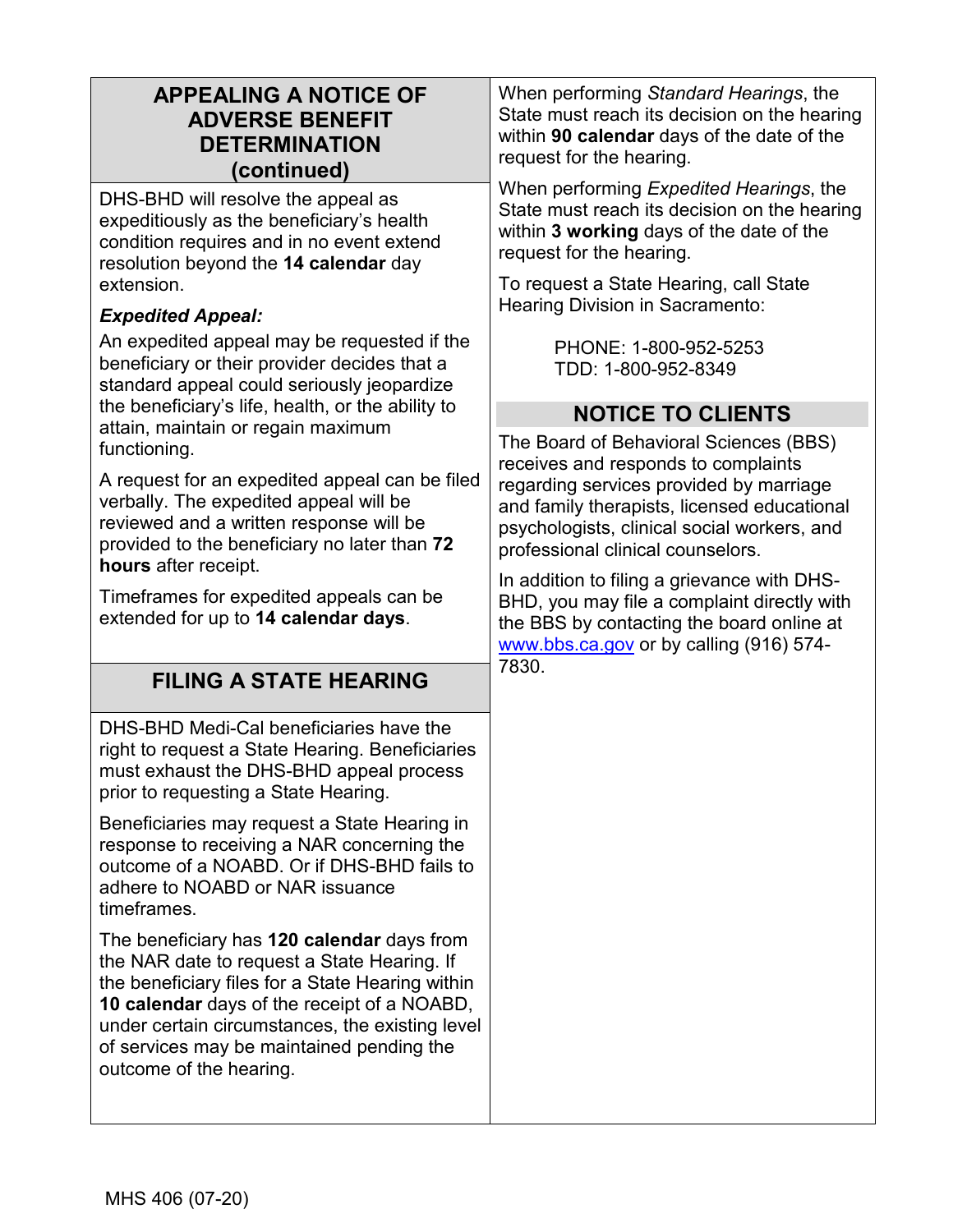#### **GRIEVANCE / APPEAL / EXPEDITED APPEAL FORM**

| Today's Date:                                                                                                                  | <u>and a strong and a strong strong and a strong strong strong and a strong strong strong strong strong strong s</u>      | Grievance               | Appeal     | <b>Expedited Appeal</b>                       |
|--------------------------------------------------------------------------------------------------------------------------------|---------------------------------------------------------------------------------------------------------------------------|-------------------------|------------|-----------------------------------------------|
| Name of Client:                                                                                                                |                                                                                                                           |                         | Birthdate: |                                               |
| Address:                                                                                                                       | <u> 1989 - Johann Stoff, deutscher Stoff, der Stoff, der Stoff, der Stoff, der Stoff, der Stoff, der Stoff, der S</u>     |                         |            |                                               |
| City:                                                                                                                          | <u> 1989 - Johann John Stein, markin fan it ferstjer fan de ferstjer fan it ferstjer fan it ferstjer fan it fers</u>      |                         | Zip:       | <u> 1989 - Johann Stoff, fransk politik (</u> |
| Phone:                                                                                                                         |                                                                                                                           |                         |            |                                               |
| Name of legal guardian/conservator:<br><u> and the contract of legal guardian/conservator:</u>                                 |                                                                                                                           |                         |            |                                               |
|                                                                                                                                |                                                                                                                           |                         |            |                                               |
|                                                                                                                                | Phone: __________________                                                                                                 |                         |            |                                               |
| Do you have Medi-Cal?                                                                                                          |                                                                                                                           | $\overline{\mathsf{N}}$ |            |                                               |
| <b>Optional:</b> I authorize the following person to act on my behalf in pursuing this grievance or appeal*                    |                                                                                                                           |                         |            |                                               |
| Name:                                                                                                                          | <b>Relationship to Client:</b> Network and Client and Client and Client and Client and Client and Client and Client and C |                         |            |                                               |
| * Authorization for Release of Protected Health Information (MHS 102) required.                                                |                                                                                                                           |                         |            |                                               |
| PLEASE PRINT CLEARLY. BE SPECIFIC BY GIVING NAMES, DATES, AND TIMES<br>WHENEVER POSSIBLE. (attach additional sheets if needed) |                                                                                                                           |                         |            |                                               |

- 1. Please describe the issue.
- 2. Please explain how you have tried to resolve the issue.
- 3. What would you consider a proper solution to this issue?

|                                                                                                                     | Return completed form to the receptionist or             |                            |  |  |
|---------------------------------------------------------------------------------------------------------------------|----------------------------------------------------------|----------------------------|--|--|
| Mail to:                                                                                                            | <b>Grievance Coordinator</b>                             |                            |  |  |
|                                                                                                                     | 2227 Capricorn Way, Suite 207, Santa Rosa, CA 95407-5419 |                            |  |  |
| Phone:                                                                                                              | (707) 565-7895                                           | TTY: 1-800-735-2929 or 711 |  |  |
|                                                                                                                     |                                                          |                            |  |  |
| <b>Staff Use Only:</b> Exempt: Grievance resolved by end of the next business day following<br>the date of receipt. |                                                          |                            |  |  |
| $\Box$ Non-Exempt: Grievance not resolved by end of the next business day<br>following the date of receipt.         |                                                          |                            |  |  |
| NOTE: Forward all Exempt and Non-Exempt Grievances immediately to Grievance Coordinator.                            |                                                          |                            |  |  |

'n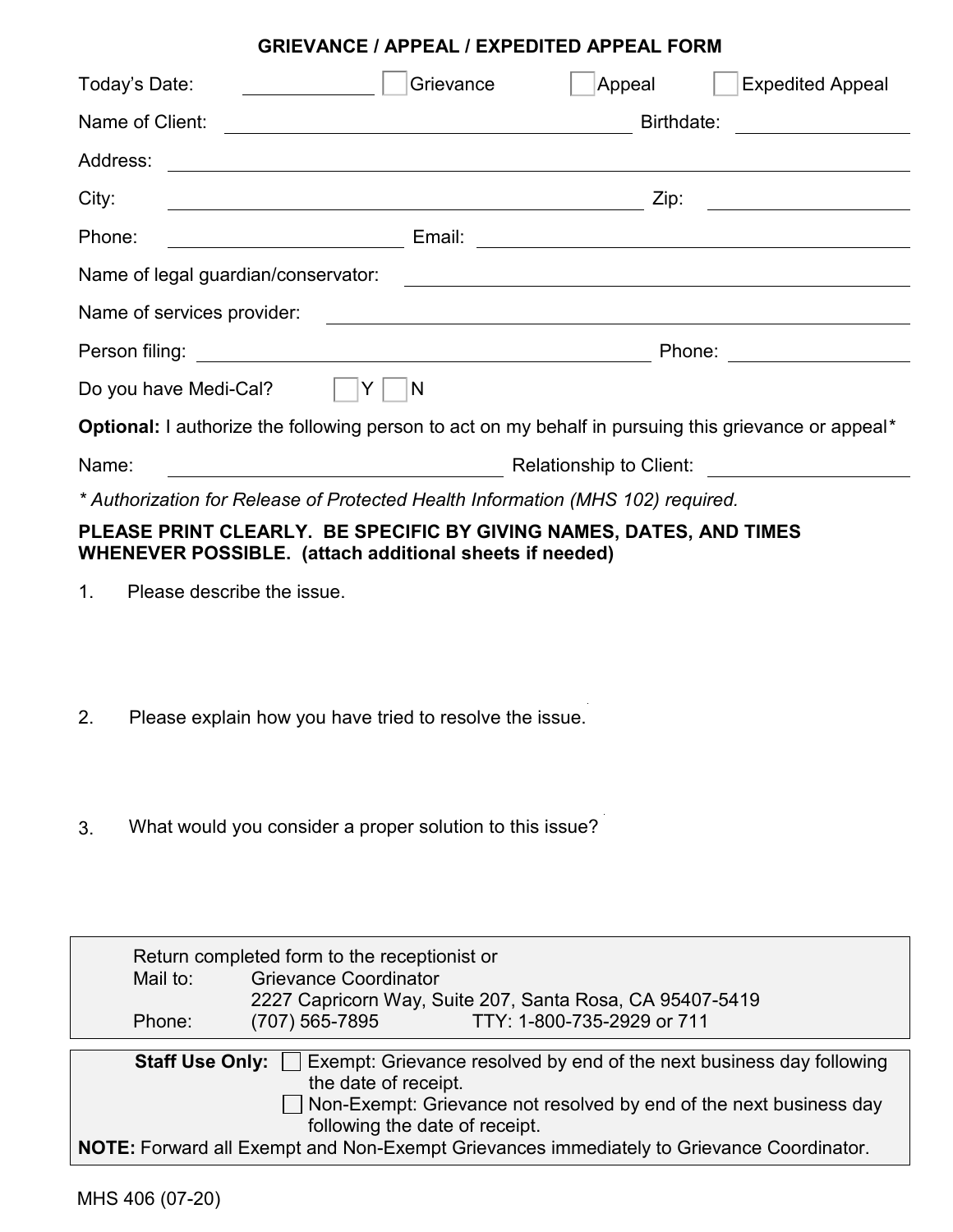## **English**

ATTENTION: If you speak another language, language assistance services, free of charge, are available to you. Call *24/7 toll-free 1-800-870-8786 toll free number or 707-565-6900*  (TTY: *1-800-735-2929 or 711*).

 ATTENTION: Auxiliary aids and services, including but not limited to large print documents and alternative formats, are available to you free of charge upon request. Call *707-565- 6900 or 1-800-870-8786* (TTY: *1-800-735-2929 or 711*).

### **Español (Spanish)**

 ATENCIÓN: Si habla español, tiene a su disposición servicios gratuitos de asistencia lingüística. Llame al *1-800-870-8786 or 707-565-6900* (TTY: *1-800-735-2929 or 711*).

### **Tiếng Việt (Vietnamese)**

 CHÚ Ý: Nếu bạn nói Tiếng Việt, có các dịch vụ hỗ trợ ngôn ngữ miễn phí dành cho bạn. Gọi số *1-800-870-8786 or 707-565-6900* (TTY: *1-800-735-2929 or 711*).

### **Tagalog (Tagalog ̶Filipino)**

 tulong sa wika nang walang bayad. Tumawag sa *1-800-870-8786 or 707-565-6900* (TTY: *1-* PAUNAWA: Kung nagsasalita ka ng Tagalog, maaari kang gumamit ng mga serbisyo ng *800-735-2929 or 711*).

## **한국어 (Korean)**

주의: 한국어를 사용하시는 경우, 언어 지원 서비스를 무료로 이용하실 수 있습니다. *1-800-*

*870-8786 or 707-565-6900* (TTY: *1-800-735-2929 or 711*) 번으로 전화해 주십시오.

## 繁體中文**(Chinese)**

注 注 :注 注 注 注 注 注 注 注 注 ,注 注 注 注 注 注 注 注 注 注 注 注 注 。注 注 注 *1-800-870-8786 or 707-*

*565-6900* (TTY: *1-800-735-2929 or 711*)。

### **Հայերեն (Armenian)**

 ՈՒՇԱԴՐՈՒԹՅՈՒՆ՝ Եթե խոսում եք հայերեն, ապա ձեզ անվճար կարող են տրամադրվել լեզվական աջակցության ծառայություններ: Զանգահարեք *1-800-870-8786 or 707-565- 6900* (TTY: *1-800-735-2929 or 711*).

### **Русский (Russian)**

 перевода. Звоните *1-800-870-8786 or 707-565-6900* (TTY: *1-800-735-2929 or 711*). ВНИМАНИЕ: Если вы говорите на русском языке, то вам доступны бесплатные услуги